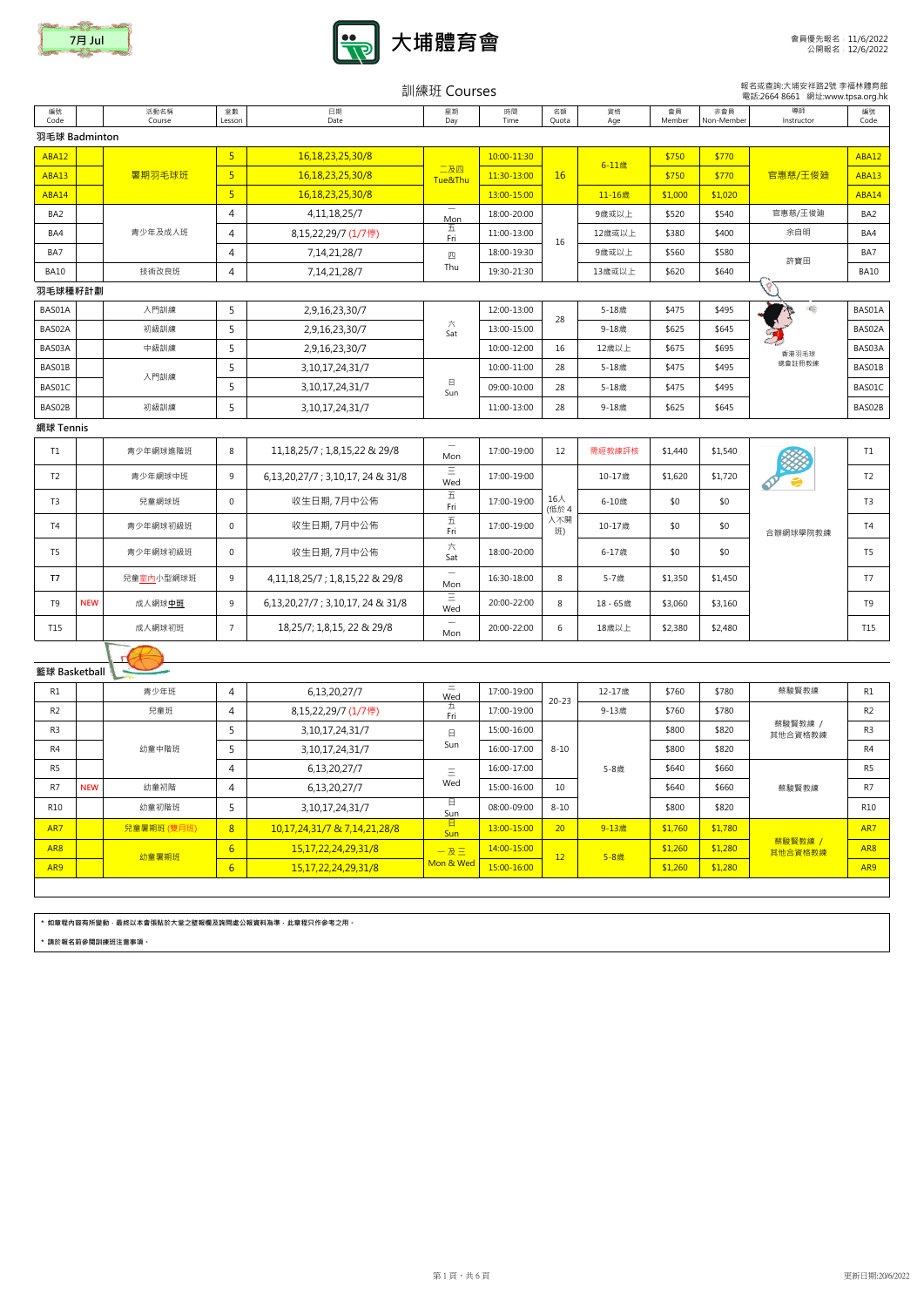編號 Code



活動名稱 Course

### 日期 Date 星期 Day 時間 Time 名額 Quota 資格 Age 會員 Membe 非會員 Non Memb 編號 Code 導師 **Instructor** 訓練班 Courses 報名或查詢:大埔安祥路2號 李福林體育館 **電話:2664 8661 網址:www.tpsa.org.hk**

堂數 Lesson

| 足球 Football     |            |                         |                |                       |          |             |      |         |       |       |                 |
|-----------------|------------|-------------------------|----------------|-----------------------|----------|-------------|------|---------|-------|-------|-----------------|
| FB <sub>2</sub> |            | 星期五班恆常班                 |                | 1,8,15,22 & 29/7      | Fri      | 17:00-18:30 | 先到先得 | 3-12歳以下 | \$650 | \$670 | FB <sub>2</sub> |
| FB <sub>3</sub> |            | 星期六恆常班上午班               |                | 2,9,16,23 & 30/7      | 六<br>Sat | 09:00-10:30 |      | 3-12歳以下 | \$650 | \$670 | FB <sub>3</sub> |
| FB1             |            | 星期六恆常班下午班               |                | 2,9,16,23 & 30/7      | 六<br>Sat | 16:30-18:00 |      | 3-12歳以下 | \$650 | \$670 | FB1             |
| FB <sub>5</sub> | <b>NEW</b> | 星期日恆常上午班                |                | 3,10,17,24 & 31/7     | ᄇ<br>Sun | 09:00-10:30 |      | 3-12歲以下 | \$650 | \$670 | FB5             |
| FB7             |            | 星期一 <mark>室內</mark> 足球班 | $\overline{4}$ | 4,11,18 & 25/7        | –<br>Mon | 16:30-17:45 |      | 5-8歳    | \$640 | \$660 | FB7             |
| FB <sub>9</sub> | <b>NEW</b> | 星期二班恆常班                 | $\overline{2}$ | 5,19 & 26/7 (12/7 停課) | -<br>Tue | 17:00-18:30 |      | 3-12歲以下 | \$390 | \$410 | FB <sub>9</sub> |
| FB10            | <b>NEW</b> | 星期四班恆常班                 | $\overline{4}$ | 7,14,21 & 28/7        | 四<br>Thu | 17:00-18:30 |      | 3-12歲以下 | \$520 | \$540 | <b>FB10</b>     |

## 欖球 Rugby

# 乒乓球 Table-Tennis

# 器械健體 Fitness Exercise

| <b>RBM</b> | 兒童班  | 19 & 26/7<br>1.121 | $\overline{\phantom{0}}$<br>$\sim$<br>lue | 18:00-19:30 | 30人,最<br>少10人 | 77#<br>−⊥⊥成 | \$60 | \$80  | 香港欖球總會註冊教練 | RBM        |
|------------|------|--------------------|-------------------------------------------|-------------|---------------|-------------|------|-------|------------|------------|
| RBY        | 青少年班 | $5,19$ & $26/7$    | $\overline{\phantom{a}}$<br>Tue           | 18:00-19:30 | 開班            | 12.17肯      | \$90 | \$110 |            | <b>RBY</b> |

| TT <sub>2</sub> |        | 4              | 7, 14, 21, 28/7      | 四                                                           | 17:00-19:00 |    |       | \$720 | \$740 |            | TT <sub>2</sub> |
|-----------------|--------|----------------|----------------------|-------------------------------------------------------------|-------------|----|-------|-------|-------|------------|-----------------|
| TT <sub>3</sub> | 入門班    | 4              | 7,14,21,28/7         | Thu                                                         | 14:00-16:00 | 20 | 5-17歳 | \$720 | \$740 |            | TT <sub>3</sub> |
| TT4             |        | 4              | 6,13,20,27/7         | $=$<br>Wed                                                  | 14:00-16:00 |    |       | \$720 | \$740 |            | TT4             |
| TT10            |        | 5              | 2,9,16,23,30/7       | 六<br>Sat                                                    | 17:30-19:30 |    |       | \$900 | \$920 | 中國香港乒乓學校導師 | TT10            |
| TT5             |        | 4              | 4, 11, 18, 25/7      | $\overbrace{\qquad \qquad }$                                | 09:00-10:00 |    |       | \$480 | \$500 |            | TT5             |
| TT6             | 幼童班    | 4              | 4, 11, 18, 25/7      | Mon                                                         | 10:00-11:00 | 6  | 3-7歳  | \$480 | \$500 |            | TT6             |
| TT7             |        | 4              | 6,13,20,27/7         | $\equiv$                                                    | 09:00-10:00 |    |       | \$480 | \$500 |            | TT7             |
| TT8             |        | 4              | 6,13,20,27/7         | Wed                                                         | 10:00-11:00 |    |       | \$480 | \$500 |            | TT8             |
|                 |        |                |                      |                                                             |             |    |       |       |       |            |                 |
| <b>ATT12</b>    |        | 5              | 16, 19, 23, 26, 30/8 | 二及四<br>Tue&Thu                                              |             |    |       | \$900 | \$920 |            | <b>ATT12</b>    |
| <b>ATT13</b>    |        | $\overline{3}$ | 16,23,30/8           | $\overline{\phantom{a}}$<br>$\overline{\phantom{m}}$<br>Tue | 15:00-17:00 |    |       | \$540 | \$560 |            | <b>ATT13</b>    |
| <b>ATT14</b>    | 暑期乒乓球  | $\overline{2}$ | 18,25/8              | 四<br>Thu                                                    |             |    |       | \$360 | \$380 |            | <b>ATT14</b>    |
| <b>ATT15</b>    | 初階及進階班 | 5 <sup>1</sup> | 17, 19, 24, 26, 31/8 | 三及五<br>Wed&Fri                                              |             | 16 | 5-17歳 | \$900 | \$920 | 中國香港乒乓學校導師 | <b>ATT15</b>    |
| <b>ATT16</b>    |        | $\overline{3}$ | 17,24,31/8           | $\equiv$<br>Wed                                             | 09:00-11:00 |    |       | \$540 | \$560 |            | <b>ATT16</b>    |

## 空手道 Karate

| F <sub>1</sub>  | $\sqrt{2}$    | 8              | 5,8,12,15,19,22,26,29/7 (1/7停) | 二及五<br>Tue&Fri | 20:30-21:30    |    |        | \$240 | \$260 | 宋國文                            | F1              |
|-----------------|---------------|----------------|--------------------------------|----------------|----------------|----|--------|-------|-------|--------------------------------|-----------------|
| F <sub>2</sub>  | 器械健體          | 8              | 5,7,12,14,19,21,26,28/7        | 二及四<br>Tue&Thu | 14:30-15:30    |    |        | \$240 | \$260 |                                | F <sub>2</sub>  |
| F <sub>3</sub>  | ⊵<br>æ.       |                | 3, 10, 17, 24, 31/7            | Ħ.<br>Sun      | 10:30-11:30    |    |        | \$200 | \$220 |                                | F <sub>3</sub>  |
| F11             | 婦女健體班         | 8              | 5,7,12,14,19,21,26,28/7        | 二及四            | $9:00 - 10:30$ |    |        | \$120 | \$140 | Kes,<br><b>和靜英</b>             | F11             |
| F12             |               | 8              | 5,7,12,14,19,21,26,28/7        | Tue&Thu        | 10:30-12:00    | 20 | 16歲或以上 | \$120 | \$140 |                                | F12             |
| F13             |               | 8              | 4,8,11,15,18,22,25,29/7 (1/7停) | 一及五            | $9:00 - 10:30$ |    |        | \$120 | \$140 | 医                              | F13             |
| F14             | 清晨健體班         | 8              | 4,8,11,15,18,22,25,29/7 (1/7停) | Mon&Fri        | 10:30-12:00    |    |        | \$120 | \$140 | 本會健身導師                         | F14             |
| F15             |               | 9              | 2,6,9,13,16,20,23,27,30/7      | 三及六            | $9:00 - 10:30$ |    |        | \$120 | \$140 |                                | F15             |
| F16             |               | 9              | 2,6,9,13,16,20,23,27,30/7      | Wed&Sat        | 10:30-12:00    |    |        | \$120 | \$140 |                                | F16             |
|                 | 跆拳道 Taekwondo |                |                                |                |                |    |        |       |       | <b>SALES</b><br>$\overline{a}$ |                 |
| TK1             | 兒童班           | $\overline{4}$ | 8,15,22,29/7 (1/7停)            | 五              | 19:00-20:30    | 50 | 6-13歳  | \$200 | \$220 |                                | TK1             |
| TK <sub>2</sub> | 成人班           | 4              | 8,15,22,29/7 (1/7停)            | Fri            | 20:30-22:00    |    | 14歳或以上 | \$200 | \$220 |                                | TK <sub>2</sub> |
| TK3             | 跆拳道班          | 5              | 3, 10, 17, 24, 31/7            | Ħ<br>Sun       | 09:30-11:00    | 20 | 6歲或以上  | \$250 | \$270 | 香港跆拳道<br>正道舘教練                 | TK3             |

## 武術 Wushu

| KO1             | 入門班 |   | 3, 10, 17, 24, 31/7 |          | 11:00-12:30   |    | 5歲或以上 | \$450 | \$470 |            | KO1             |
|-----------------|-----|---|---------------------|----------|---------------|----|-------|-------|-------|------------|-----------------|
| KO <sub>2</sub> | 幼兒班 |   | 3, 10, 17, 24, 31/7 | 日 Sun    | 13:00 - 14:30 |    | 3-5歳  | \$450 | \$470 |            | KO <sub>2</sub> |
| KO <sub>3</sub> | 形班  |   | 3, 10, 17, 24, 31/7 |          | 15:30-17:00   | 25 |       | \$450 | \$470 | 沖繩剛柔流空手道協會 | KO3             |
| KO <sub>4</sub> | 入門班 |   | 3, 10, 17, 24, 31/7 |          | 09:30-11:00   |    | 5歲或以上 | \$450 | \$470 |            | KO4             |
| KO <sub>5</sub> |     |   | 2,9,16,23,30/7      | 六<br>Sat | 15:30-17:00   |    |       | \$450 | \$470 |            | KO <sub>5</sub> |
| KO <sub>6</sub> | 組手班 | 4 | 6,13,20,27/7        | -<br>Wed | 16:30-18:00   |    |       | \$360 | \$380 |            | KO <sub>6</sub> |

| WS1 | 初班 | 3, 10, 17, 24, 31/7 | $\sim$ $\sim$<br>$\boxminus$ Sun | 17:00-18:00 | $\frac{1}{2}$<br>击이 | \$625 | \$645 | ̄™術海外訓練壆院導師 ——<br>$+$ $-$<br>+ BX | WS. |
|-----|----|---------------------|----------------------------------|-------------|---------------------|-------|-------|-----------------------------------|-----|
| WS2 | 高班 | 3, 10, 17, 24, 31/7 |                                  | 18:00-19:00 | 4 成 以 以 工           | \$625 | \$645 | 라元特                               | WS2 |

| WS5            |                                                     | 白眉拳班              | 4 | 4, 11, 18, 25/7 | Mon      | 20:00-21:30 | 20 | 6歲或以上  | \$452 | \$472 | 嚴少強師傅 | WS5            |  |  |
|----------------|-----------------------------------------------------|-------------------|---|-----------------|----------|-------------|----|--------|-------|-------|-------|----------------|--|--|
| 詠春 Wing Chun   |                                                     |                   |   | T.3             |          |             |    |        |       |       |       |                |  |  |
| W1             |                                                     | 成人詠春班             | 4 | 4, 11, 18, 25/7 | —<br>Mon | 20:00-21:30 | 30 | 16歲或以上 | \$500 | \$520 | 詠春梁錦棠 | W1             |  |  |
| W <sub>2</sub> |                                                     | 兒童詠春班             |   | 2,9,16,23,30/7  | Sat      | 11:30-13:00 |    | 6-15歳  | \$625 | \$645 | 國術中心  | W <sub>2</sub> |  |  |
|                | * 如章程内容有所變動 · 最終以本會張貼於大堂之壁報欄及詢問處公報資料為準 · 此章程只作參考之用。 |                   |   |                 |          |             |    |        |       |       |       |                |  |  |
|                |                                                     | * 請於報名前參閱訓練班注意事項。 |   |                 |          |             |    |        |       |       |       |                |  |  |

# 白眉功夫 Pak Mei Kung Fu

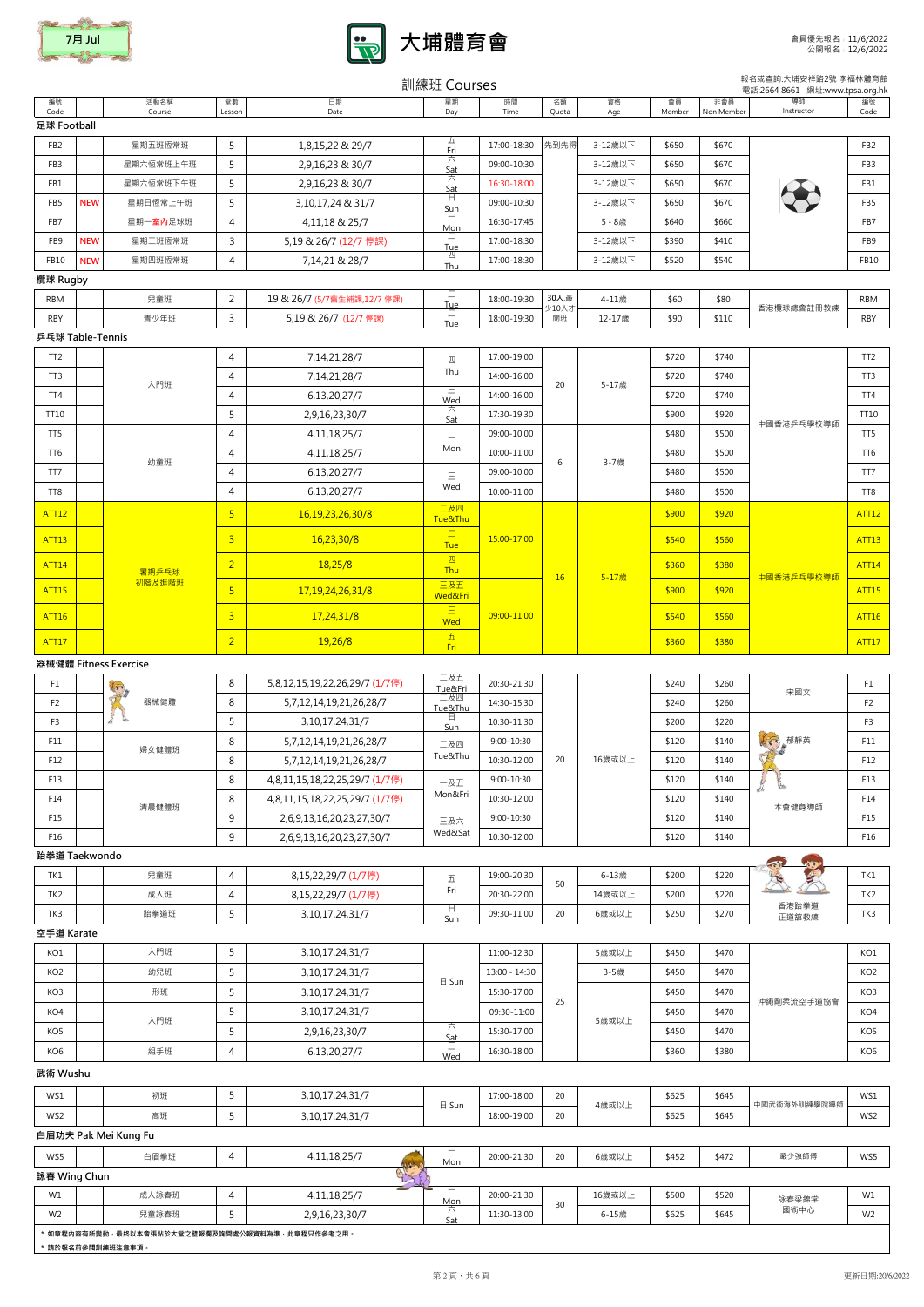| 編號                                             |                             |                |                     |                                        |             |             |           |              |                   |                       |                 |
|------------------------------------------------|-----------------------------|----------------|---------------------|----------------------------------------|-------------|-------------|-----------|--------------|-------------------|-----------------------|-----------------|
| Code                                           | 活動名稱<br>Course              | 堂數<br>Lesson   | 日期<br>Date          | 星期<br>Day                              | 時間<br>Time  | 名額<br>Quota | 資格<br>Age | 會員<br>Member | 非會員<br>Non Member | 導師<br>Instructor      | 編號<br>Code      |
| 花式跳繩 Rope Skipping                             |                             |                |                     |                                        |             |             |           |              |                   |                       |                 |
| RS1                                            | 花式跳繩 (初階班)                  | 5              | 2,9,16,23,30/7      | 六                                      | 17:00-18:00 | 20          |           | \$500        | \$520             | 中國香港跳繩                | RS1             |
| RS <sub>2</sub>                                | 花式跳繩 (興趣班)                  | 5              | 2,9,16,23,30/7      | Sat                                    | 14:00-15:00 | 20          | 5-12歳     | \$500        | \$520             | 體育聯會教練                | RS <sub>2</sub> |
| ARS3                                           |                             | $\overline{3}$ | 16,23,30/7          | $\frac{1}{1}$<br>Tue                   | 12:30-13:30 |             |           | \$300        | \$320             |                       | ARS3            |
| ARS4                                           | 暑期花式跳繩班<br>(興趣或初階)          | $\overline{3}$ | 11,18,25/7          | 四                                      | 14:00-15:00 | 20          | 4-12歳     | \$300        | \$320             | 中國香港跳繩<br>體育聯會教練      | ARS4            |
| ARS5                                           |                             | $\overline{4}$ | 4, 11, 18, 25/7     | Thu                                    | 18:30-19:30 |             |           | \$400        | \$420             |                       | ARS5            |
|                                                | 競技體操 Artistic Gymnastics    |                |                     |                                        |             |             |           |              |                   |                       |                 |
| G1                                             |                             | $\overline{4}$ | 5,12,19,26/7        | $\overline{\phantom{m}}$<br>Tue        | 15:00-16:30 |             |           | \$696        | \$716             |                       | G1              |
| G <sub>2</sub>                                 |                             | $\overline{4}$ | 7, 14, 21, 28/7     | 四<br>Thu                               | 15:00-16:30 | 25          |           | \$696        | \$716             |                       | G <sub>2</sub>  |
| G <sub>3</sub>                                 | 幼兒初班                        | 4              | 8,15,22,29/7 (1/7停) | 五<br>Fri                               | 14:00-15:30 |             | 3-5歳      | \$696        | \$716             |                       | G <sub>3</sub>  |
| G8                                             |                             | 5              | 2,9,16,23,30/7      | 六                                      | 15:00-16:30 | 25          |           | \$870        | \$890             |                       | G8              |
| G4                                             | $\odot$                     | 5              | 2,9,16,23,30/7      | Sat                                    | 09:00-10:30 | 25          |           | \$870        | \$890             |                       | G4              |
| G9                                             |                             | 5              | 2,9,16,23,30/7      | 六<br>Sat                               | 16:30-18:00 | 16          | 5歲或以上     | \$870        | \$890             | Smartie Sport Company | G9              |
| G <sub>5</sub>                                 | E)                          | 4              | 5,12,19,26/7        | $\equiv$<br>Tue                        | 16:30-18:00 |             |           | \$696        | \$716             |                       | G5              |
| G6                                             | 兒童初班                        | 4              | 8,15,22,29/7 (1/7停) | 五<br>Fri                               | 15:30-17:00 |             | 5歳或以上     | \$696        | \$716             |                       | G6              |
| G7                                             |                             | 5              | 2,9,16,23,30/7      | 六                                      | 10:30-12:00 | 25          |           | \$870        | \$890             |                       | G7              |
|                                                |                             | 4              | 7,14,21,28/7        | $rac{\mathsf{Sat}}{\mathbb{Z}}$<br>Thu | 16:30-18:00 |             |           | \$696        | \$716             |                       | G10             |
| G10                                            |                             |                |                     |                                        |             |             |           |              |                   |                       |                 |
| G11                                            | 兒童中班                        | 5              | 2,9,16,23,30/7      | 六                                      | 16:30-18:00 |             | 導師指定學員    | \$870        | \$890             |                       | G11             |
|                                                | 學滿 3個月需穿體操衣上課. (如需購買可向教練查詢) |                |                     | Sat                                    |             |             |           |              |                   |                       |                 |
| 彈網 Trampoline                                  |                             |                |                     |                                        |             |             |           |              |                   |                       |                 |
| E8                                             |                             | 4              | 5,12,19,26/7        |                                        | 15:30-17:00 |             |           | \$696        | \$716             |                       | E8              |
| E1                                             |                             | 4              | 5,12,19,26/7        | $\overline{\phantom{0}}$               | 17:00-18:30 |             |           | \$696        | \$716             |                       | E1              |
| E <sub>2</sub>                                 |                             | 4              | 5,12,19,26/7        | Tue                                    | 18:30-20:00 |             |           | \$696        | \$716             |                       | E <sub>2</sub>  |
| E <sub>3</sub>                                 | 兒童彈網班                       | 5              | 2,9,16,23,30/7      |                                        | 09:00-10:30 | 18          | 5歳或以上     | \$870        | \$890             | Smartie Sport Company | E3              |
| E4                                             |                             | 5              | 2,9,16,23,30/7      |                                        | 10:30-12:00 |             |           | \$870        | \$890             |                       | E4              |
| E5                                             |                             | 5              | 2,9,16,23,30/7      | 六<br>Sat                               | 15:00-16:30 |             |           | \$870        | \$890             |                       | E <sub>5</sub>  |
| E <sub>6</sub>                                 |                             | 5              | 2,9,16,23,30/7      |                                        | 16:30-18:00 | 18          | 3歳以上      | \$870        | \$890             |                       | E <sub>6</sub>  |
|                                                | 成人彈網 Adult Trampoline       |                |                     |                                        |             |             |           |              |                   |                       |                 |
| E7                                             | 成人班                         | 4              | 5,12,19,26/7        | $\equiv$<br>Tue                        | 18:00-20:00 | 12          | 18歳或以上    | \$928        | \$948             | Smartie Sport Company | E7              |
|                                                |                             |                |                     |                                        |             |             |           |              |                   |                       |                 |
| TPSA1                                          | 男子精英體操                      | 4              | 5,12,19,26/7        | $\overline{\phantom{m}}$               | 18:00-20:00 |             |           | \$848        | $\cdots$          |                       | TPSA1           |
| 精英班 Elite Gymnastics<br>TPSA2                  | 女子精英體操                      | 4              | 5,12,19,26/7        | Tue<br>$\equiv$                        | 18:00-20:00 | 20          | 導師指定學員    | \$848        | $- - -$           | Smartie Sport Company | TPSA2           |
|                                                |                             |                |                     | Tue                                    |             |             |           |              |                   |                       |                 |
| TPSA 4                                         |                             | 4              | 5,12,19,26/7        | $\overline{\phantom{m}}$               |             |             |           | \$848        | $\cdots$          |                       | TPSA4           |
| TPSA 6                                         | 精英彈網                        | 5              | 2,9,16,23,30/7      | <b>Tue</b><br>六                        | 18:00-20:00 | 18          | 導師指定學員    | \$1,060      | $- - -$           | Smartie Sport Company | TPSA 6          |
|                                                |                             |                |                     | Sat                                    |             |             |           |              |                   |                       |                 |
| 精英班 Elite Trampoline<br>足毽 Shuttlecock<br>SHC1 |                             | 4              | 5,12,19,26/7        | $\hspace{0.1mm}-\hspace{0.1mm}$<br>Tue | 20:00-21:00 | 24          | 6歲或以上     | \$300        | \$320             | 翱昇體育會                 | SHC1            |

\* 請於報名前參閱訓練班注意事項。

會員優先報名﹕11/6/2022 公開報名﹕12/6/2022

 報名或查詢:大埔安祥路2號 李福林體育館 電話:2664 8661 網址:www.tpsa.org.hk





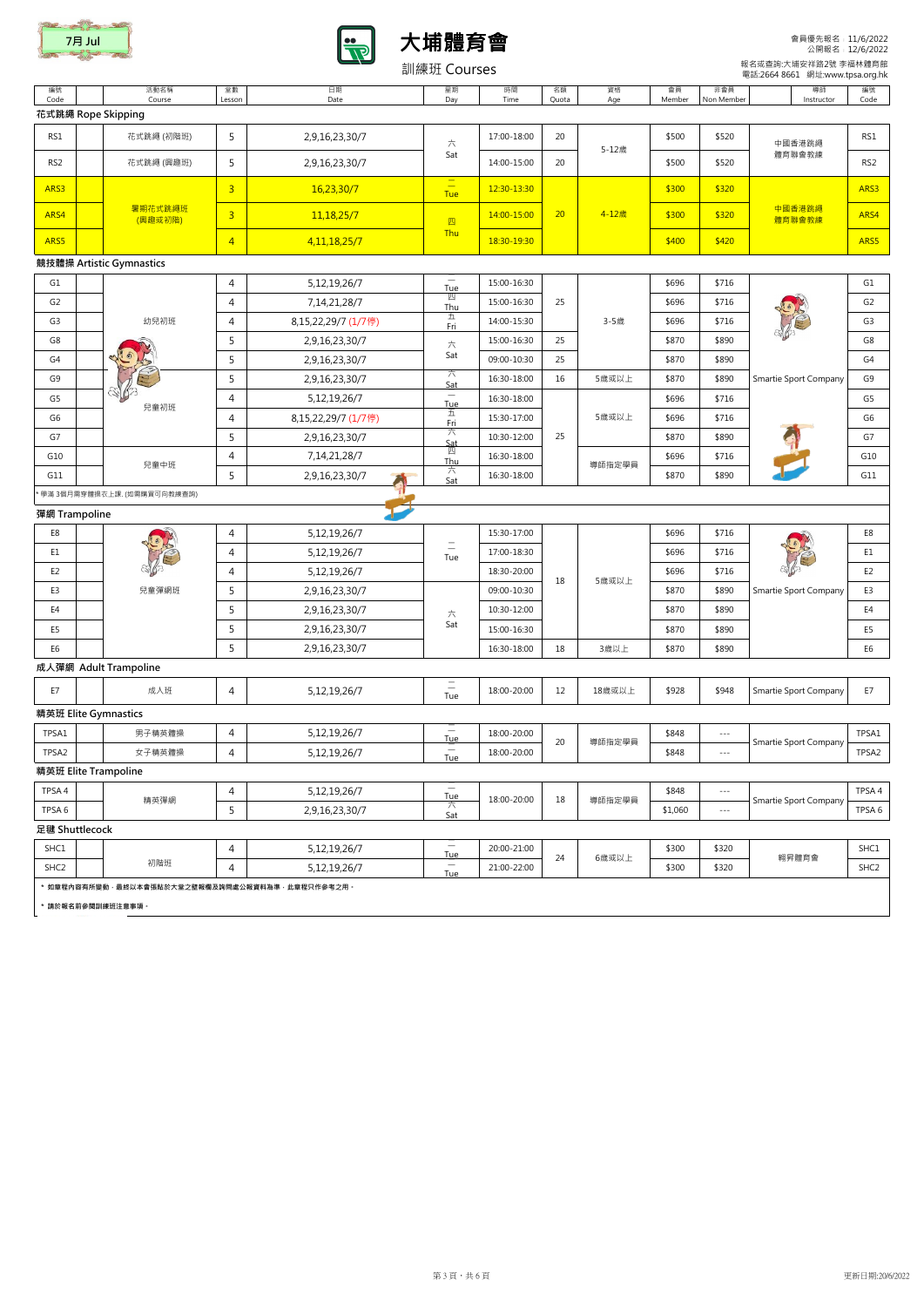|                |                           |                |                                | 訓練班 COUISES                     |               |             |           |              |                   |                        |                  |            |
|----------------|---------------------------|----------------|--------------------------------|---------------------------------|---------------|-------------|-----------|--------------|-------------------|------------------------|------------------|------------|
| 編號<br>Code     | 活動名稱<br>Course            | 堂數<br>Lesson   | 日期<br>Date                     | 星期<br>Day                       | 時間<br>Time    | 名額<br>Quota | 資格<br>Age | 會員<br>Member | 非會員<br>Non Member | 單堂<br>Single<br>Lesson | 導師<br>Instructor | 編號<br>Code |
| 瑜伽 Yoga        |                           |                |                                |                                 |               |             |           |              |                   |                        |                  |            |
| Y <sub>5</sub> |                           |                | 7月份停課                          |                                 | 08:00-09:00   |             |           | \$0          | \$0               | $\sim$ $\sim$ $\sim$   |                  | Y5         |
| <b>Y6</b>      |                           |                | 7月份停課                          |                                 | 09:00-10:30   | 25          |           | \$0          | \$0               | $-\, -\, -$            | 李玉芳              | <b>Y6</b>  |
| Y14            |                           |                | 7月份停課                          | Mon                             | 10:30-12:00   |             |           | \$0          | \$0               | $\sim$ $\sim$ $\sim$   |                  | Y14        |
| Y11            |                           | $\overline{4}$ | 4, 11, 18, 25/7                |                                 | 18:30-20:00   | 35          |           | \$320        | \$340             | $\sim$ $\sim$ $\sim$   | 蔡月蘭              | Y11        |
| Y9             |                           | 4              | 4, 11, 18, 25/7                |                                 | 20:00-21:30   |             |           | \$320        | \$340             | $- - -$                |                  | Y9         |
| Y19            |                           | 4              | 5, 12, 19, 26/7                | $\equiv$                        | 09:00-10:30   | 28          |           | \$360        | \$380             | \$120                  | 洪梅               | Y19        |
| Y17            |                           | 4              | 5, 12, 19, 26/7                | Tue                             | 10:30-12:00   |             |           | \$360        | \$380             | \$120                  |                  | Y17        |
| Y1             | 瑜伽<br>Yoga                | 8              | 6,8,13,15,20,22,27,29/7 (1/7停) |                                 | 08:00-09:00   | 25          | 12歳或以上    | \$400        | \$420             | \$70                   | 歐陽麗娟             | Y1         |
| <b>Y2</b>      |                           | 8              | 6,8,13,15,20,22,27,29/7 (1/7停) | 三及五<br>Wed&Fri                  | 09:00-10:30   |             |           | \$480        | \$500             | \$80                   |                  | <b>Y2</b>  |
| Y12            |                           | 8              | 6,8,13,15,20,22,27,29/7 (1/7停) |                                 | 10:30-12:00   | 20          |           | \$720        | \$740             | \$120                  | 洪梅               | Y12        |
| <b>Y7</b>      |                           | 4              | 6,13,20,27/7                   | $\equiv$                        | 18:30-20:00   | 35          |           | \$320        | \$340             | $\sim$ $\sim$ $\sim$   | 蔡月蘭              | <b>Y7</b>  |
| Y8             |                           | 4              | 6,13,20,27/7                   | Wed                             | 20:00-21:30   |             |           | \$320        | \$340             | $-\, -\, -$            |                  | Y8         |
| Y22            |                           |                | 7月份停課                          | 四                               | 09:00-10:30   | 25          |           | \$0          | \$0               | $\sim$ $\sim$ $\sim$   | 李玉芳              | Y22        |
| Y21            |                           | $\overline{4}$ | 7, 14, 21, 28/7                | Thu                             | 10:30-12:00   | 28          |           | \$360        | \$380             | \$120                  | 洪梅               | Y21        |
| Y15            |                           | 5              | 2,9,16,23,30/7                 | 六<br>Sat                        | 14:00-15:30   |             |           | \$500        | \$520             | \$135                  |                  | Y15        |
|                |                           |                |                                |                                 |               |             |           |              |                   |                        |                  |            |
| 普拉提 Pliates    |                           |                |                                |                                 |               |             |           |              |                   |                        |                  |            |
| PY3            | 基礎初班                      | $\overline{4}$ | 5, 12, 19, 26/7                | $\overline{\phantom{m}}$<br>Tue | 19:00-21:00   | 35          | 12歳以上     | \$480        | \$500             | \$150                  | 李夏妹              | PY3        |
|                | 伸展運動 Stretching Exercises |                |                                |                                 |               |             |           |              |                   |                        |                  |            |
| SE4            |                           | $\overline{4}$ | 5, 12, 19, 26/7                | $\equiv$                        | 09:00-10:30   |             |           | \$380        | \$400             | \$130                  |                  | SE4        |
| SE7            | 伸展健體班                     | 4              | 5, 12, 19, 26/7                | Tue                             | 10:30-12:00   | 15          | 12歳以上     | \$380        | \$400             | \$130                  | 陳麗媚              | SE7        |
| SE8            |                           | $\overline{4}$ | 7, 14, 21, 28/7                | 四<br>Thu                        | 15:00-16:30   |             |           | \$380        | \$400             | \$130                  |                  | SE8        |
| 游泳 Swimming :  |                           |                |                                |                                 |               |             |           |              |                   |                        |                  |            |
| STP20          |                           | 26             | $8/7 - 30/12$                  |                                 | 18:00-19:00   |             |           | \$4,212      | \$4,232           |                        | 史                | STP20      |
| STP21          | 恆常班                       | 26             | $8/7 - 30/12$                  | $\overline{\mathrm{h}}$<br>Fri  | 20:00-21:00   | 30          | 3歳或以上     | \$4,212      | \$4,232           |                        | 丹                | STP21      |
| STP22          |                           | 26             | $8/7 - 30/12$                  |                                 | 21:00-22:00   |             |           | \$4,212      | \$4,232           |                        | 福                | STP22      |
| STP3           |                           | 26             | 9/7-31/12 (1/10照常上課)           |                                 | 12:30-13:30   |             |           | \$4,212      | \$4,232           |                        | 游<br>泳           | STP3       |
| STP16          |                           | 26             | 9/7-31/12 (1/10照常上課)           |                                 | 13:30-14:30   |             |           | \$4,212      | \$4,232           |                        |                  | STP16      |
| STP4           |                           | 0              | 9/7-31/12 (1/10照常上課)           | 六                               | 14:30-15:30   |             |           | \$4,212      | \$4,232           |                        | 學                | STP4       |
| STP17          | 恆常班                       | 0              | 取消                             | Sat                             | 15:30 - 16:30 | 30人         | 3歳或以上     | \$0          | \$0               |                        | 校                | STP17      |
| STP5           |                           | 0              | 取消                             |                                 | 16:30-17:30   |             |           | \$0          | \$0               |                        | 導                | STP5       |
| CTDC           |                           |                |                                |                                 |               |             |           |              |                   |                        | 師                |            |

STP7 26 10/7-1/1 (25/12 照常上課) 08:30-09:30 \$4,212 \$4,232 STP7

STP8 26 10/7-1/1 (25/12 照常上課) 11:30-12:30 \$4,212 \$4,232 STP8

STP1 | | 恆常班 | 26 | 10/7-1/1 (25/12 照常上課) | 日 | 14:30-15:30 | 30人 | 3歲或以上 | \$4,212 | \$4,232 | | | | | STP1

STP2 26 10/7-1/1 (25/12 照常上課) 15:30-16:30 \$4,212 \$4,232 STP2

| STP <sub>9</sub> |                 | 10/7-1/1 (25/12 照常上課)                                                          | 16:30-17:30 |  | \$4,212 | \$4,232 |  | <b>STPS</b> |
|------------------|-----------------|--------------------------------------------------------------------------------|-------------|--|---------|---------|--|-------------|
|                  |                 | 重要事項: 1) 開班前4天, 不接受報名。2) 留意各班的上課地點。    有關颱風或暴雨訊號懸掛時的注意事項 · 請參閱大埔體育會游泳訓練計劃海報之內容 |             |  |         |         |  |             |
|                  |                 | * 如章程内容有所變動,最終以本會張貼於大堂之壁報欄及詢問處公報資料為準,此章程只作參考之用。                                |             |  |         |         |  |             |
|                  | 請於報名前參閱訓練班注意事項。 |                                                                                |             |  |         |         |  |             |

STP6 9/7 -31/12 (1/10 照常上課) 17:30-18:30 \$4,212 \$4,232 STP6

3歲或以上



恆常班



30人

日 Sun

### 報名或查詢:大埔安祥路2號 李福林體育館 電話:2664 8661 網址:www.tpsa.org.hk

# $\frac{1}{2}$ ll $\frac{1}{2}$   $\frac{1}{2}$   $\frac{1}{2}$   $\frac{1}{2}$   $\frac{1}{2}$   $\frac{1}{2}$   $\frac{1}{2}$   $\frac{1}{2}$   $\frac{1}{2}$   $\frac{1}{2}$   $\frac{1}{2}$   $\frac{1}{2}$   $\frac{1}{2}$   $\frac{1}{2}$   $\frac{1}{2}$   $\frac{1}{2}$   $\frac{1}{2}$   $\frac{1}{2}$   $\frac{1}{2}$   $\frac{1}{2}$   $\frac{1}{2}$

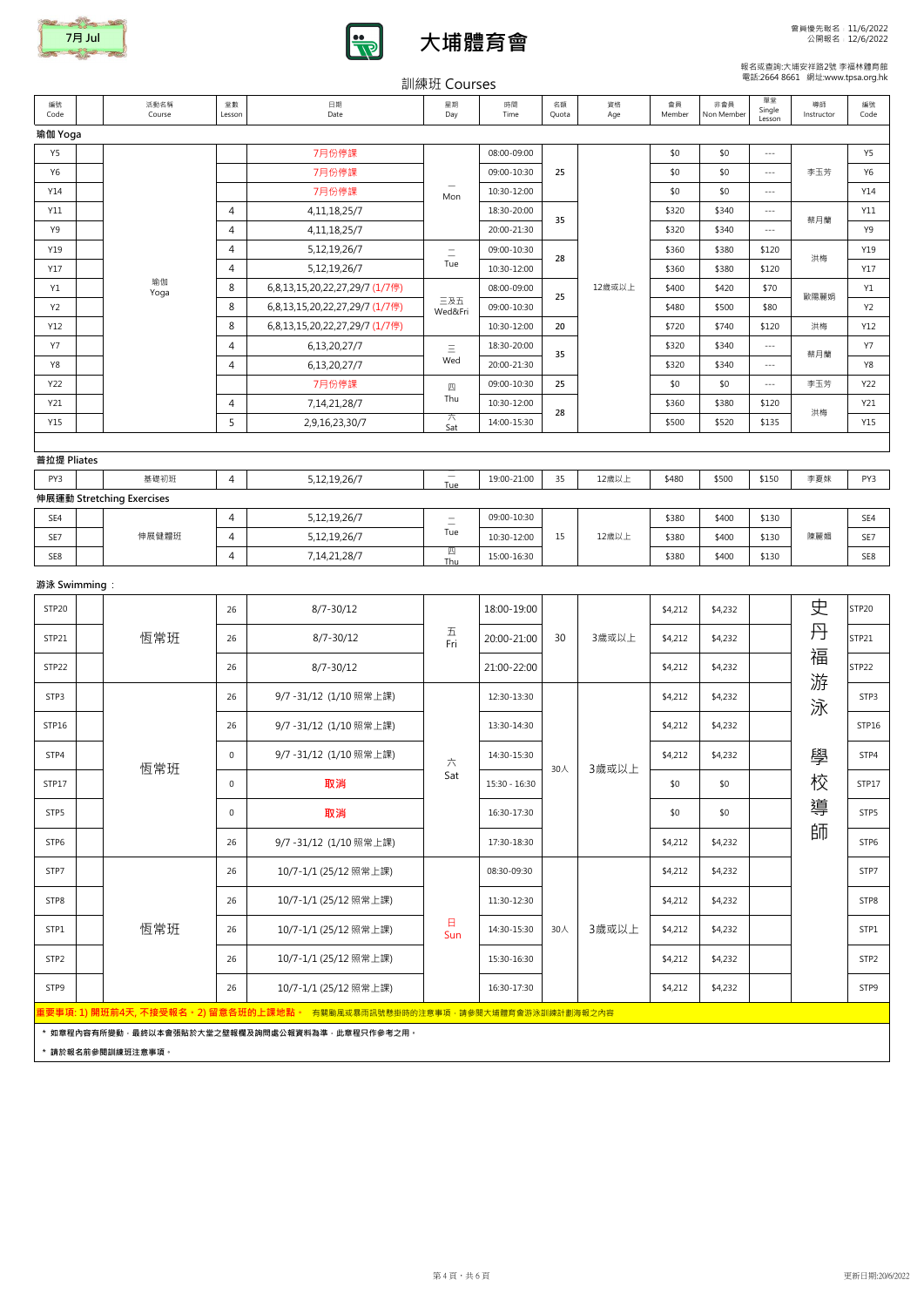

 $\overline{a}$ 

編號 Code

|                 |                                                                           |                   |                     | 訓練班 Courses                     |             |             |                       |              |                   | 報名或查詢:大埔安祥路2號 李福林體<br>電話:2664 8661 網址:www.tpsa.org |                 |
|-----------------|---------------------------------------------------------------------------|-------------------|---------------------|---------------------------------|-------------|-------------|-----------------------|--------------|-------------------|----------------------------------------------------|-----------------|
| 編號<br>Code      | 活動名稱<br>Course                                                            | 堂數<br>Lesson      | 日期<br>Date          | 星期<br>Day                       | 時間<br>Time  | 名額<br>Quota | 資格<br>Age             | 會員<br>Member | 非會員<br>Non Member | 導師<br>Instructor                                   | 編號<br>Code      |
|                 | 中國舞 Chinese Dance                                                         |                   |                     |                                 |             |             |                       |              |                   |                                                    |                 |
| C <sub>6</sub>  | Grade 7                                                                   | 5                 | 2,9,16,23,30/7      |                                 | 08:30-10:00 |             | 10歳或以上                | \$600        | \$620             |                                                    | C <sub>6</sub>  |
| C5              | Grade 5                                                                   | 5                 | 2,9,16,23,30/7      | 六<br>Sat                        | 10:00-11:30 | 30          | 9歲或以上                 | \$575        | \$595             | 李凝姿                                                | C <sub>5</sub>  |
| C1              | Grade 2                                                                   | 5                 | 2,9,16,23,30/7      |                                 | 11:30-12:30 |             | 5歳或以上                 | \$550        | \$570             |                                                    | C1              |
|                 | 拉丁舞 Latin Dance                                                           |                   |                     |                                 |             |             |                       |              |                   |                                                    |                 |
| L1              | 青少年中班                                                                     | 4                 | 8,15,22,29/7 (1/7停) | 五<br>Fri                        | 16:00-17:30 |             | 6-10歳<br>5-8歲         | \$480        | \$500             |                                                    | L1              |
| L4              |                                                                           | $\overline{4}$    | 5,12,19,26/7        | $\overline{\phantom{m}}$<br>Tue | 17:00-18:00 | 20          |                       | \$400        | \$420             | 飛躍舞蹈<br>學院導師                                       | L4              |
| L6              | 初班                                                                        | 5                 | 2,9,16,23,30/7      | 六<br>Sat                        | 12:30-13:30 |             |                       | \$500        | \$520             |                                                    | L6              |
|                 | 舞蹈技巧班 Dance Skills                                                        |                   |                     |                                 |             |             |                       |              |                   |                                                    |                 |
| S <sub>4</sub>  | 兒童爵士舞初班                                                                   | 5                 | 3, 10, 17, 24, 31/7 | 日                               | 09:00-10:00 | 20          | 3-5歳                  | \$500        | \$520             |                                                    | S <sub>4</sub>  |
| S <sub>5</sub>  | 兒童爵士舞中班                                                                   | 5                 | 3, 10, 17, 24, 31/7 | Sun                             | 10:00-11:00 |             | 5-7歳                  | \$500        | \$520             |                                                    | S5              |
| S <sub>6</sub>  | 幼兒舞蹈班                                                                     | $\overline{4}$    | 7, 14, 21, 28/7     |                                 | 10:15-11:15 | 20          | 3-5歲                  | \$400        | \$420             |                                                    | S <sub>6</sub>  |
| S7              | 舞蹈 Play Group                                                             | $\overline{4}$    | 7, 14, 21, 28/7     | 四                               | 11:15-12:00 | 6           | 18個月-3歲               | \$600        | \$620             | 鍾家欣                                                | S7              |
| S8              | 幼兒舞蹈班                                                                     | $\overline{4}$    | 7,14,21,28/7        | Thu                             | 14:00-15:00 | 20          | 3-5歲                  | \$400        | \$420             |                                                    | S <sub>8</sub>  |
| S9              | 成人古風古典舞班                                                                  | 4                 | 7, 14, 21, 28/7     |                                 | 20:00-21:30 | 20          | 15歳或以上                | \$480        | \$500             |                                                    | S <sub>9</sub>  |
|                 | 排排舞 Line Dance                                                            |                   |                     |                                 |             |             |                       |              |                   |                                                    |                 |
| <b>P1</b>       | 高班                                                                        | $\overline{4}$    | 5,12,19,26/7        | $\equiv$<br>Tue                 | 11:00-12:30 | 25          | 12歳或以上                | \$300        | \$320             |                                                    | P1              |
| <b>P2</b>       | 中班                                                                        | $\overline{4}$    | 7,14,21,28/7        | 四<br>Thu                        | 11:00-12:30 |             |                       | \$300        | \$320             | 何雪華                                                | P <sub>2</sub>  |
| P3              | 初班                                                                        | 4                 | 4, 11, 18, 25/7     | $\qquad \qquad$<br>Mon          | 11:00-12:30 |             |                       | \$300        | \$320             |                                                    | P3              |
|                 | 凡未滿額之排排舞班 · 均歡迎有興趣人仕即場繳費參加 · 每次收費\$110 ·                                  |                   |                     |                                 |             |             |                       |              |                   |                                                    |                 |
|                 | 健體舞 Aerobic Dance                                                         |                   |                     |                                 |             |             |                       |              |                   |                                                    |                 |
| A10             |                                                                           | 4                 | 4, 11, 18, 25/7     |                                 | 09:00-10:00 | 25          | 12歳或以上                | \$200        | \$220             |                                                    | A10             |
| A2              | $\frac{1}{2}$<br>Ŀ                                                        | 4                 | 4, 11, 18, 25/7     | Mon                             | 10:00-11:00 |             |                       | \$200        | \$220             |                                                    | A2              |
| A13             | 初班                                                                        | 4                 | 5,12,19,26/7        | $\equiv$                        | 09:00-10:00 |             |                       | \$200        | \$220             | 何雪華                                                | A13             |
| A14             |                                                                           | 4                 | 5, 12, 19, 26/7     | Tue                             | 10:00-11:00 |             |                       | \$200        | \$220             |                                                    | A14             |
| A1              |                                                                           | 4                 | 7, 14, 21, 28/7     | 四                               | 09:00-10:00 |             |                       | \$200        | \$220             |                                                    | A1              |
| A <sub>3</sub>  |                                                                           | $\overline{4}$    | 7,14,21,28/7        | Thu                             | 10:00-11:00 |             |                       | \$200        | \$220             |                                                    | A <sub>3</sub>  |
|                 | 凡未滿額之健體舞班/均歡迎有興趣人仕即場繳費參加。每次收費\$75。                                        |                   |                     |                                 |             |             |                       |              |                   |                                                    |                 |
|                 | NEW<br>基本電競賽車課程 Basic eSports Racing Course                               |                   |                     |                                 |             |             |                       |              |                   |                                                    |                 |
| ER1             | <b>NEW</b>                                                                | 4                 | 6,13,20,27/7        | $\equiv$                        | 18:00-19:30 |             | 12歳或以上                | \$1,200      | \$1,220           |                                                    | ER1             |
| ER <sub>2</sub> | 入門班<br><b>NEW</b>                                                         | 4                 | 6,13,20,27/7        | Wed                             | 20:00-21:30 | 6           | (參加者身高需要至<br>少 140cm) | \$1,200      | \$1,220           | 香港賽車學校導師                                           | ER <sub>2</sub> |
|                 |                                                                           |                   |                     |                                 |             |             |                       |              |                   |                                                    |                 |
|                 | 小型飛機 STEM 模擬飛行駕駛課程 STEM Flight Simulator Course                           |                   |                     |                                 |             |             |                       |              |                   |                                                    |                 |
| EF1             | <b>NEW</b>                                                                | $\overline{4}$    | 6,13,20,27/7        |                                 | 18:00-19:00 |             |                       | \$1,200      | \$1,220           |                                                    | EF1             |
| EF <sub>2</sub> | 初階<br><b>NEW</b>                                                          | 4<br>6,13,20,27/7 | $\equiv$<br>Wed     | 19:15-20:15                     | 8           | 9-12歳       | \$1,200               | \$1,220      | 航飛有限公司導師          | EF <sub>2</sub>                                    |                 |
| EF3             | <b>NEW</b>                                                                | 4                 | 6,13,20,27/7        |                                 | 20:30-21:30 |             |                       | \$1,200      | \$1,220           |                                                    | EF3             |
|                 | * 如章程内容有所變動 · 最終以本會張貼於大堂之壁報欄及詢問處公報資料為準 · 此章程只作參考之用 ·<br>* 請於報名前參閱訓練班注意事項。 |                   |                     |                                 |             |             |                       |              |                   |                                                    |                 |

 報名或查詢:大埔安祥路2號 李福林體育館 電話:2664 8661 網址:www.tpsa.org.hk